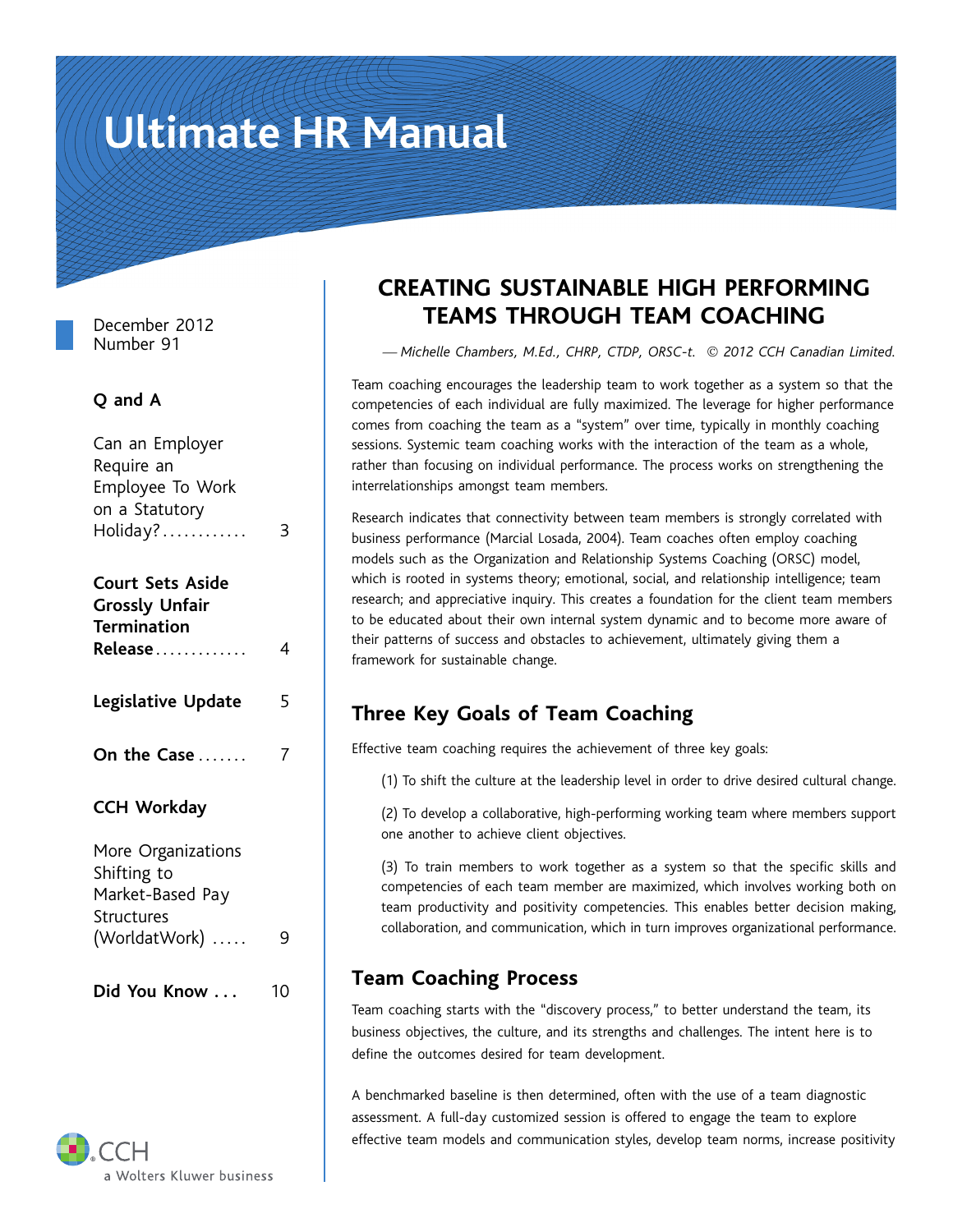and reduce negativity amongst the members, explore the relationship between productivity and positivity, and ultimately to develop an action plan aligned with business objectives.

Monthly coaching sessions for the team as one system are provided and supported by developmental learning opportunities to focus on skill development. In addition, tools and templates are shared so that the team can immediately apply this learning back in the workplace. All sessions are designed based on the clients' needs, while incorporating current work situations so that they can apply action learning principles as part of the coaching process. After six to nine months, teams are reassessed to create a second benchmark and measure progress of team development.

#### **Team coaching may be appropriate when:**

- New teams are forming (intact, virtual, or project).
- A change in leadership arises.
- Teams are operating in silos.
- Roles and responsibilities need to be clarified.
- Clear decision-making processes, guidelines, and tools are required.
- Virtual teams exist.
- Poor communication is impeding team progress (poor conflict resolution, negotiation, or feedback skills).
- A change in team membership occurs.
- Previously high-performing teams are experiencing burnout or other challenges.

#### **Role of the Team Coach**

The role of the team coach is to help reveal the system to itself, and to reinforce co-responsibility and accountability for the team's performance. Team coaches start by creating a safe environment in which people see themselves more clearly. Secondly, they ask for more intentional thought, action, and behaviour changes than the clients would have asked of themselves. Coaches also assist in identifying the gaps between the present and future desired state. Finally, they assist their clients by eliciting solutions and strategies from the team itself to develop a strong action plan to close these recognized gaps, while providing support to the team to enhance their skills, resources, and creativity.

**How do team coaches do this?** By working collaboratively with their clients to develop an action plan based against their benchmarked competencies in the areas of team performance. These might include areas such as decision making, alignment, accountability, constructive interaction, trust, respect, goals and strategies, communication, optimism, and camaraderie.

Typical coaching sessions last for 1½ hours, scheduled monthly with the entire team. The format usually includes a welcome and a check-in to see what is happening within the team and to diagnose the current climate. Furthermore, it is a good opportunity to get a "systems" perspective on current business and relationship challenges that have arisen between coaching sessions. There is often a check-in against the team norms to see if any modifications have been made at other meetings in between coaching sessions. As well, the coach checks in with the team on their "homework" assignment, and holds them accountable for achieving their commitments. Homework might be, for example, to reference the team norms during other meetings, or to practise a new technique or process learned, etc.

A theme is usually identified for the coaching session to focus on (in consultation with the senior leaders of the team in a design meeting held prior to the team coaching). Typical themes might be roles and responsibilities, communication, or decision making. The coach would engage the team in conversation around the theme, and share observations with the team on how they are behaving. Furthermore, minor skill development might be offered, or the team might be engaged in a customized exercise so that they are engaged in an action learning exercise focused on the theme within their workplace.

Team coaches make use of many tools including competency wheels; constellation methodology; dialogue and inquiry; process check-ins; teaching the use of feedback and "I" statements; and decision-making grids, etc. The coaching session usually wraps up with an opportunity to perform appreciative feedback or a commitment to increase the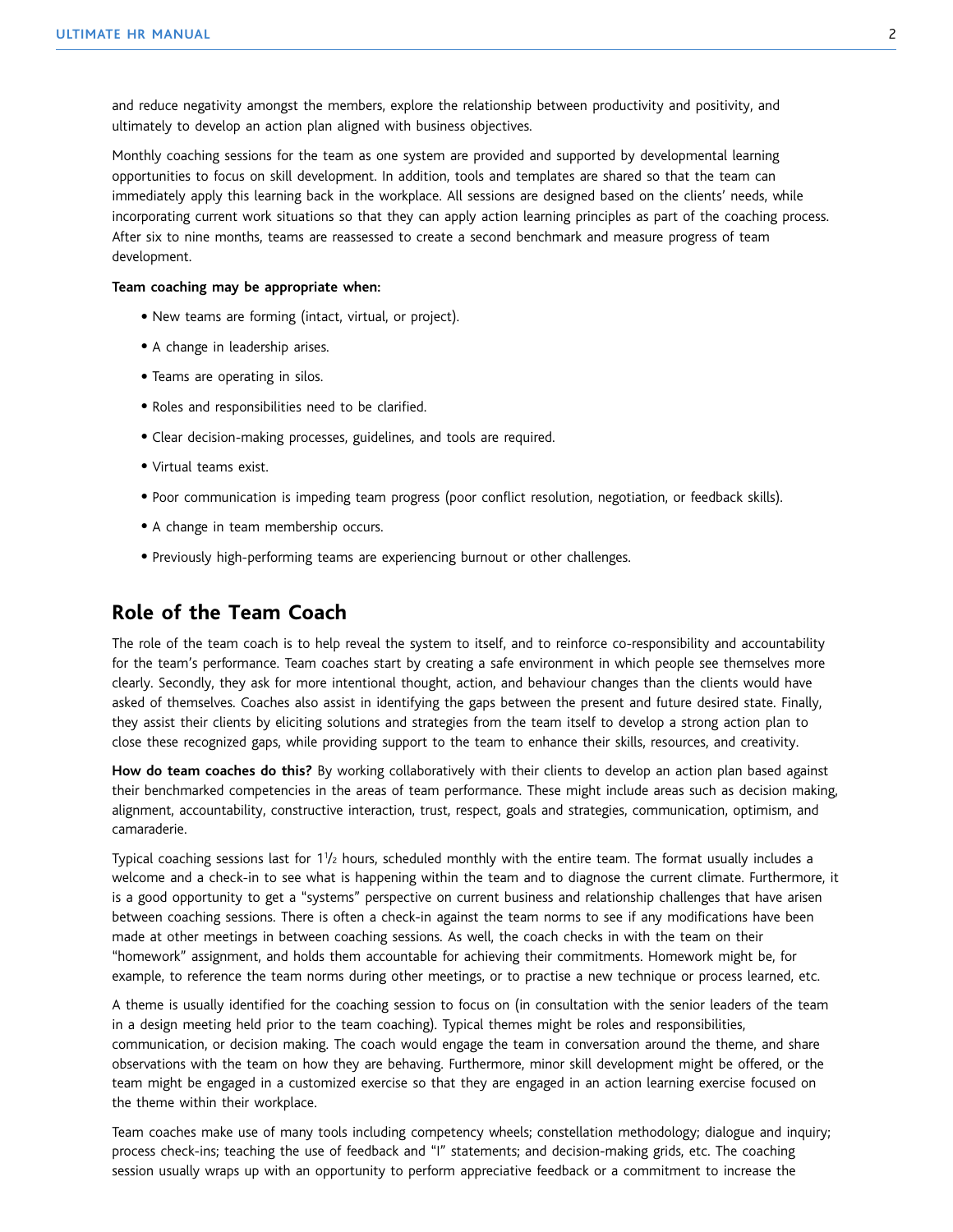positivity on the team by the team members (e.g., have a staff lunch together).

Finally, the coach usually distributes an evaluation form to the team members for them to provide feedback on the effectiveness of the session, the impact they experienced, and what they would like to address in the next session. Homework is also assigned to the team to increase their accountability, and to commit to performing an action that addresses their workplace issues, and hence, increases productivity and performance.

#### **Benefits of Team Coaching**

- Sustainable improvements to relationships and communication on a system-wide basis.
- Development of a powerful sense of team spirit, which enhances organizational climate, productivity, and retention.
- Improved interdepartmental co-operation through the reduction of "silos."
- Development of constructive conflict management skills, leading to more rapid resolution of differences of opinion, and productive outcomes.
- Increased positivity within the work environment, which supports sustainable productivity.
- The capacity to increase the creative potential of the organization or team.
- Accelerated productivity, accountability, and team performance.

Thus, team coaching provided at the "systems" level can be measurably used to mark development in a team's performance over time. It is an exciting process to help a team work together as one system to learn more about themselves and increase their individual and team self-awareness; develop skills; and learn tools and processes to better assist the whole team so that they can achieve higher productivity, while also increasing team positivity.

*Michelle Chambers, M.Ed, CHRP, CTDP, ORSC-t is an Organizational Development Consultant and Leadership Coach with Chambers & Associates (*www.chambersandassociates.ca*),specialists in leadership development and coaching, team coaching, change management, process facilitation, and customized learning solutions.*

#### **Q & A**

#### **Can an Employer Require an Employee To Work on a Statutory Holiday?**

In most cases, employees cannot be required to work, but an employee can agree to work (usually in writing) on the statutory holiday. Where the employee agrees to work or the employer requires the employee to work, the employer must pay the employee the specified wage rate or provide an alternative day off. In Manitoba, Newfoundland and Labrador, New Brunswick, and Ontario, only employees in certain industries may be required to work.

In Manitoba, the industries in which employees may be required to work on statutory holidays include continuous operations (businesses that usually operate day and night without interruption until the completion of the regular operation of the business), seasonal businesses (businesses that suspend operations for one or more periods of not less than three weeks due to change in market demand or crop ripening; does not include the construction industry), climate-controlled agricultural businesses, places of amusement, gasoline service stations, hospitals, hotels, restaurants, or domestic servants.

In New Brunswick, the industries in which employees may be required to work on statutory holidays include hotels, motels, tourist resorts, restaurants, taverns, or continuous operations (operations or parts of operations that do not stop or close more than once a week, such as oil refineries or alarm-monitoring companies).

In Newfoundland and Labrador, the exceptions include public utility services, services essential in the public interest, and continuous operations.

In Ontario, the excepted industries include hotels, motels, and tourist resorts; restaurants and taverns; hospitals and nursing homes; and continuous operations. However, the only time these employees can be required to work on a public holiday without their agreement is when the public holiday falls on a day they would normally work and when they are not on vacation.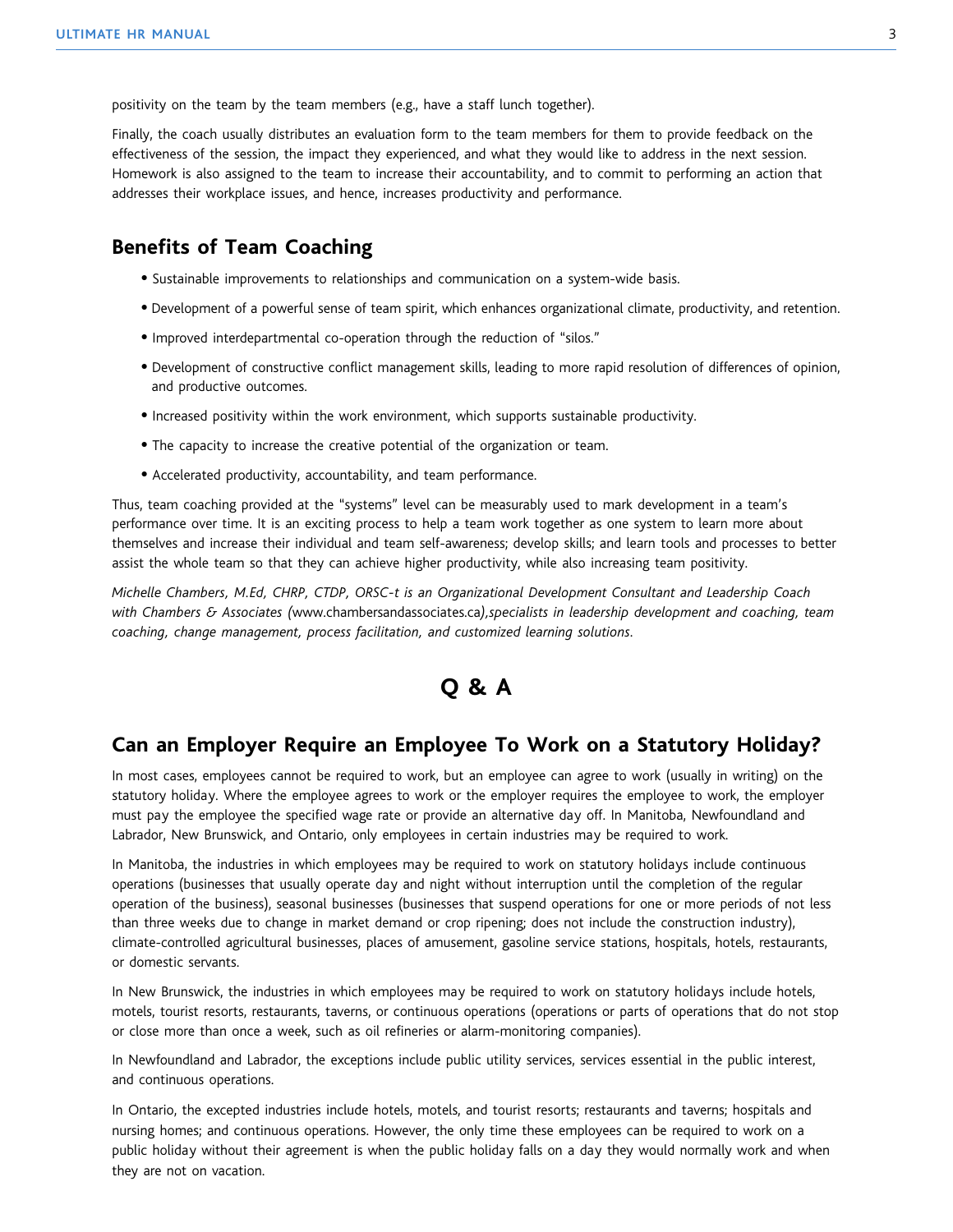#### **COURT SETS ASIDE GROSSLY UNFAIR TERMINATION RELEASE**

*— Jaime Latner, LL.B.,* © *2012 CCH Canadian Limited.*

A recent decision by the Ontario Superior Court of Justice, *Rubin v. Home Depot Canada Inc.*, 2012 ONSC 3053, 2012 CLLC ¶210-048, serves as a reminder that employers must treat their employees fairly at the time of termination. A signed termination release may not protect employers from litigation if the employer manipulated the employee into signing an unfair agreement.

#### **Facts**

Eric Rubin had been employed by Home Depot as a competitive shopper since 1991. He was 63 years old at the time of his termination.

On July 28, 2011, Mr. Rubin attended what he assumed was a normal business meeting in which Home Depot informed him that he was terminated due to organizational change. Mr. Rubin was presented with a letter stating that his position no longer existed, effective immediately. The letter also outlined Home Depot's severance offer, which included:

- 28 weeks' pay in lieu of notice of the termination;
- continuation of Mr. Rubin's medical, dental, and life insurance benefits for 28 weeks, or until the date he obtained alternative employment; and
- continuation of Mr. Rubin's short-term and long-term disability benefits for eight weeks.

Home Depot informed Mr. Rubin that this offer "exceeds our obligations under the *Employment Standards Act*." While technically this was true, the offer represented only two days more pay than the minimum statutory requirement.

Mr. Rubin signed the release during the meeting, since he believed that it was his only option. He was unaware of his rights under common law and the *Employment Standards Act, 2000*, and he was not thinking clearly due to the shock of the termination.

Shortly after the meeting, Mr. Rubin realized that signing the release was a mistake and he consulted a lawyer. After Home Depot refused his request to renegotiate a more suitable settlement package, Mr. Rubin brought a motion for summary judgment, seeking that the Court set aside the release and determine the appropriate notice period and damages.

#### **Decision**

In its decision, the Court examined the four elements which are necessary to demonstrate that a release is unconscionable, as set out by the Ontario Court of Appeal in *Titus v. William F. Cooke Enterprises Inc.*, 2007 ONCA 573, 2007 CLLC ¶210-036:

- 1. A grossly unfair and improvident transaction.
- 2. The victim's lack of independent legal advice or other suitable advice.
- 3. An overwhelming imbalance of power caused by victim's ignorance, illiteracy, or disability.
- 4. The other party knowingly taking advantage of this vulnerability.

Firstly, the Court held that the pay in lieu of notice offered to Mr. Rubin was "grossly inadequate." According to the Court:

The idea that, in the modern day, a twenty-year employee, moving to the end of his expected working life, who is fired without cause, for reasons reflected in an internal re-organization of the company, would receive only six months' notice, is far removed from what the community would accept.

Secondly, despite that the letter stated that it was to be signed within a week of the meeting, there was no evidence to suggest that Home Depot informed Mr. Rubin that he could take a week to consider the offer or obtain advice.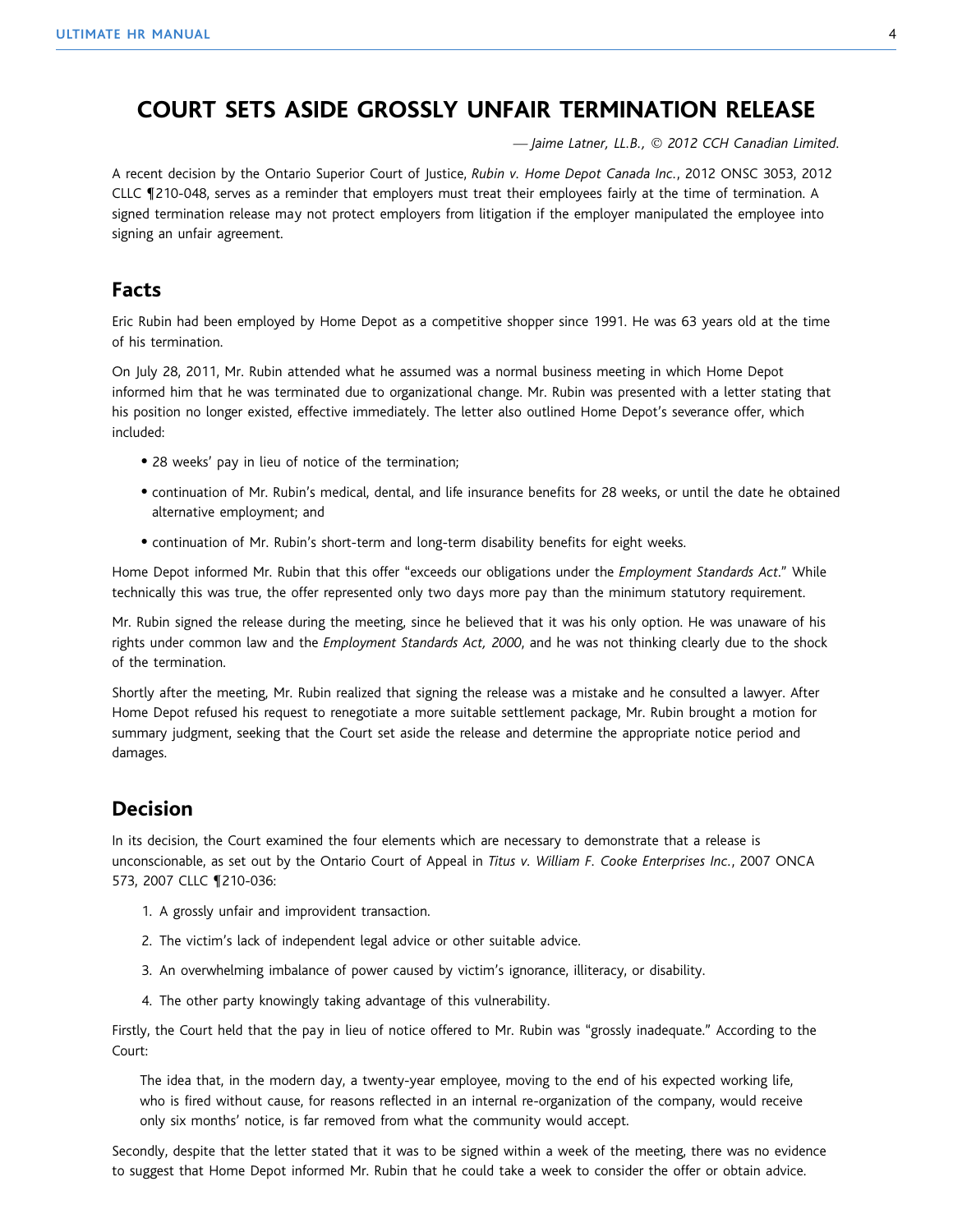Finally, the Court concluded the power imbalance between the parties was overwhelming, since Mr. Rubin was not a high-level employee with professional training, and that Home Depot took advantage of Mr. Rubin's ignorance of his statutory rights. The letter was ambiguous and misleading, and Home Depot made no attempt to explain the settlement offer to Mr. Rubin. Furthermore, the language of the letter was such that it would suggest, to an uninformed person, that if Mr. Rubin did not sign the letter that he would not receive any termination pay at all.

After examining all four elements in the context of the case, the Court concluded that the release Mr. Rubin had signed was unconscionable. The release was set aside and Mr. Rubin was awarded 12 months' reasonable notice.

#### **Implications for Employers**

This case demonstrates that the courts are willing to intervene where an employer has used its superior position to mislead an employee into signing an agreement that is unconscionable. A signed termination release will not automatically be enforceable simply because it offers the employee more than he or she is entitled to under employment standards legislation.

The following tips can help employers to ensure the enforcability of their termination agreements:

- Ensure that employees are given sufficient time to consider a settlement offer. Don't let the employee sign the agreement at the termination meeting and encourage him or her to obtain independent legal advice.
- A settlement offer should clearly set out any statutory and contractual benefits that the employee is entitled to, and then specify what additional benefits the employee will receive in exchange for signing the agreement. Ensure that the agreement does not suggest that the employee must sign the agreement in order to receive statutorily required termination pay.
- Keep in mind both statutory requirements and common law requirements when determining the period of reasonable notice. Older and long-service employees may be entitled to a significant notice period under common law, particularly if they have specialized skills. Also, in some jurisidictions, benefits must be maintained during the notice period.
- Draft the release in language that is clear and easy to understand so that the employee is fully able to comprehend what rights he or she is giving up by signing it. Explain the release clearly, and don't mislead the employee into thinking that accepting the package is his or her only choice.
- Consider having a legal professional review the settlement offer before presenting it to the employee.

#### **LEGISLATIVE UPDATE**

#### **Federal** *Helping Families in Need Act* **Receives Second Senate Reading**

Bill C-44, *An Act to amend the Canada Labour Code and the Employment Insurance Act and to make consequential amendments to the Income Tax Act and the Income Tax Regulations*, also known as the *Helping Families in Need Act*, received first reading in the Senate on November 21, 2012 and second reading on December 4.

Bill C-44 proposes amendments to the *Canada Labour Code* and *Employment Insurance Act* which would provide leaves of absence and income support for parents of children who are critically ill or who have died or disappeared due to a crime. For a full description of the proposed amendments, see the *Ultimate HR Manual* Newsletter No. 89, dated October 2012.

#### **Bill C-45: Federal** *Jobs and Growth Act, 2012* **Progresses**

On October 18, 2012, the federal government introduced Bill C-45, the *Jobs and Growth Act, 2012*, another large, omnibus Bill containing amendments to implement certain provisions of the 2012 federal Budget. The Bill proposed amendments to many Acts, including the *Canada Labour Code* and the *Employment Insurance Act*. For more details on the Bill, see *Ultimate HR Manual Newsletter* Issue 90, dated November 2012.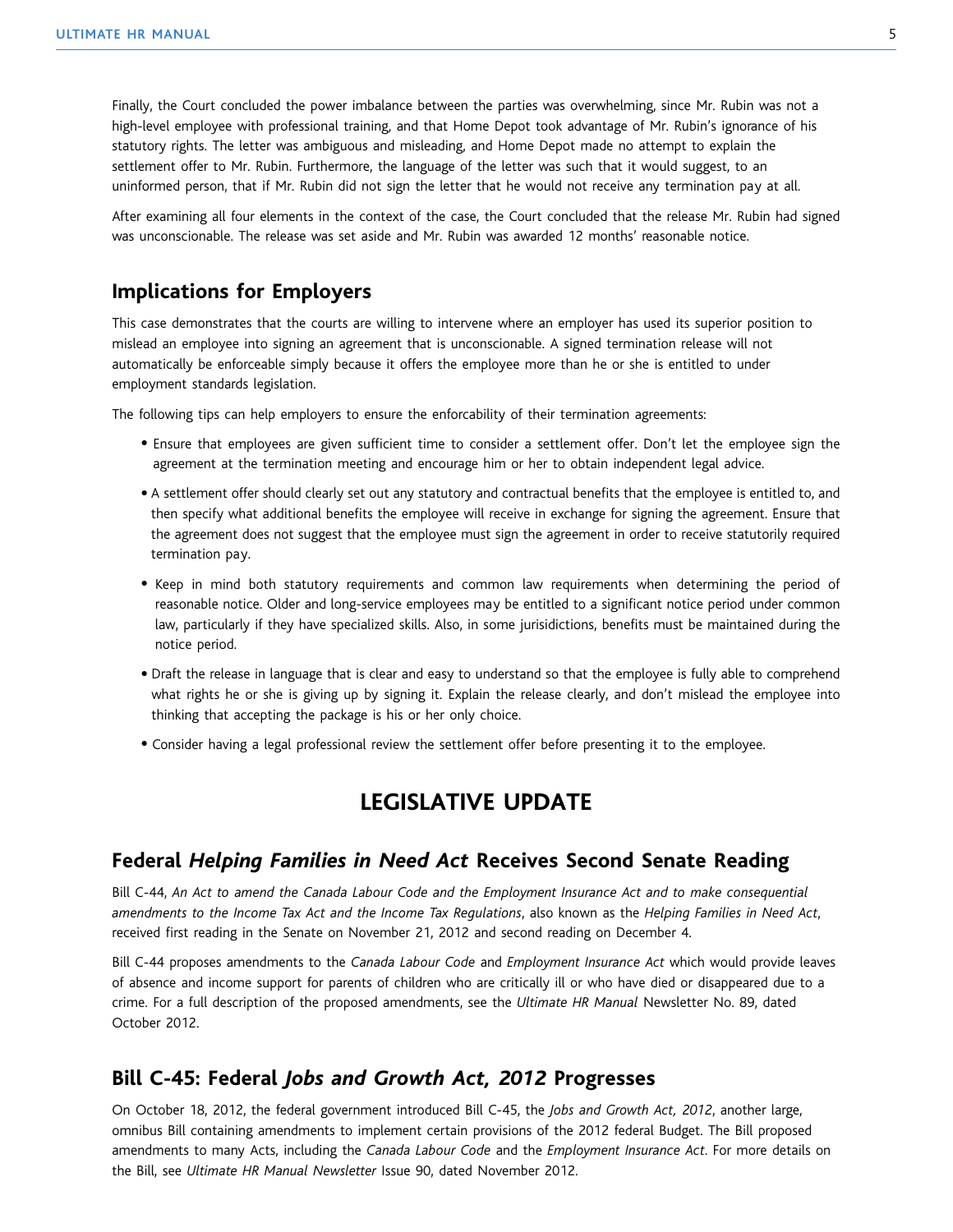Bill C-45 has passed through the House of Commons to the Senate, where it received first reading on December 6 and second reading on December 10.

#### **Canada Industrial Relations Board Regulations Pre-published**

In November, the Canada Industrial Relations Board (the "CIRB") announced a 15-day consultation period with regard to the *Regulations Amending the Canada Industrial Relations Board Regulations, 2001*. The amendments, which are intended to be more user-friendly, were pre-published in Part I of the *Canada Gazette* on November 17, 2012. During the consultation period, the CIRB solicited comments and feedback on the proposed amendments.

The CIRB regulations set out rules applicable to proceedings with the CIRB, which include applications concerning bargaining rights or the declaration of an unlawful strike or lockout, as well as complaints regarding unfair labour practice.

#### **2013 Employment Insurance Premiums**

The Canada Revenue Agency has released the figures for 2013 Employment Insurance premiums. The 2013 maximum insurable earnings ("MIE") amount is \$47,400 (up from \$45,900 in 2012). The employee premium rate is 1.88% (up from 1.83% in 2012) for a maximum annual premium of \$891.12. The employer rate is 1.4 times the employee rate.

The net effect of the 2013 premium rate and the MIE increases is that insured workers will pay a maximum premium of \$891.12 (up from \$839.37 in 2012), and employers will pay a maximum of \$1,247.57 (up from \$1,175.96 in 2012).

Because Employment Insurance benefits replace 55% of a claimant's average weekly insurable earnings up to the MIE, the maximum weekly amount of benefits payable in 2013 will be \$501 (up from \$485 in 2012).

The 2013 employee premium rate for Quebec is 1.52% (up from 1.47% in 2012), for a maximum annual premium of \$720.48.

#### **Canada Pension Plan Maximum Pensionable Earnings for 2013**

On November 1, 2012, the Canada Revenue Agency announced that for 2013, the maximum pensionable earnings on which Canada Pension Plan contributions are made will be \$51,100, increased from \$50,100 in 2012. The basic exemption remains at \$3,500 for 2013.

The employee and employer contribution rates for 2013 remain at 4.95%, and the self-employed contribution rate remains at 9.9%. In 2013, the maximum employer and employee CPP contributions will be \$2,356.20 (up from \$2,306.70 in 2012), and the maximum self-employed contribution will be \$4,712.40 (up from \$4,613.40 in 2012).

#### **Sections of the Ontario** *Pension Benefits Act* **Proclaimed in Force**

On November 14, 2012, section 3 of Schedule 44 of the *Strong Action for Ontario Act (Budget Measures), 2012*, and section 18 of the *Securing Pensions Now and in the Future Act, 2010* (Bill 120) were proclaimed into force, effective January 1, 2013. As a result, new section 55.2 of the *Pension Benefits Act* comes into force January 1, 2013. Section 55.2 allows the use of a letter of credit to cover a portion of the pension plan's solvency deficiency where certain prescribed requirements are met.

**Ontario Regulation 364/12 made under the** *Pension Benefits Act***:** O. Reg. 364/12 will come into force on January 1, 2013. This regulation relates to the use of the letters of credit which may cover a portion of the pension plan's solvency deficiency under section 55.2 of the *Pension Benefits Act.*

**Ontario Regulation 330/12 made under the** *Pension Benefits Act***:** O. Reg. 330/12 came into force on November 1, 2012 and amends Regulation 177/11. Regulation 177/11 affected jointly sponsored pension plans and came into force on May 20, 2011. Regulation 330/12 defers the dates for repealing certain transition provisions in the "solvency concerns" tests. This will provide more time for consultation regarding a new "funding concerns" test for plans that are not required to satisfy solvency funding requirements.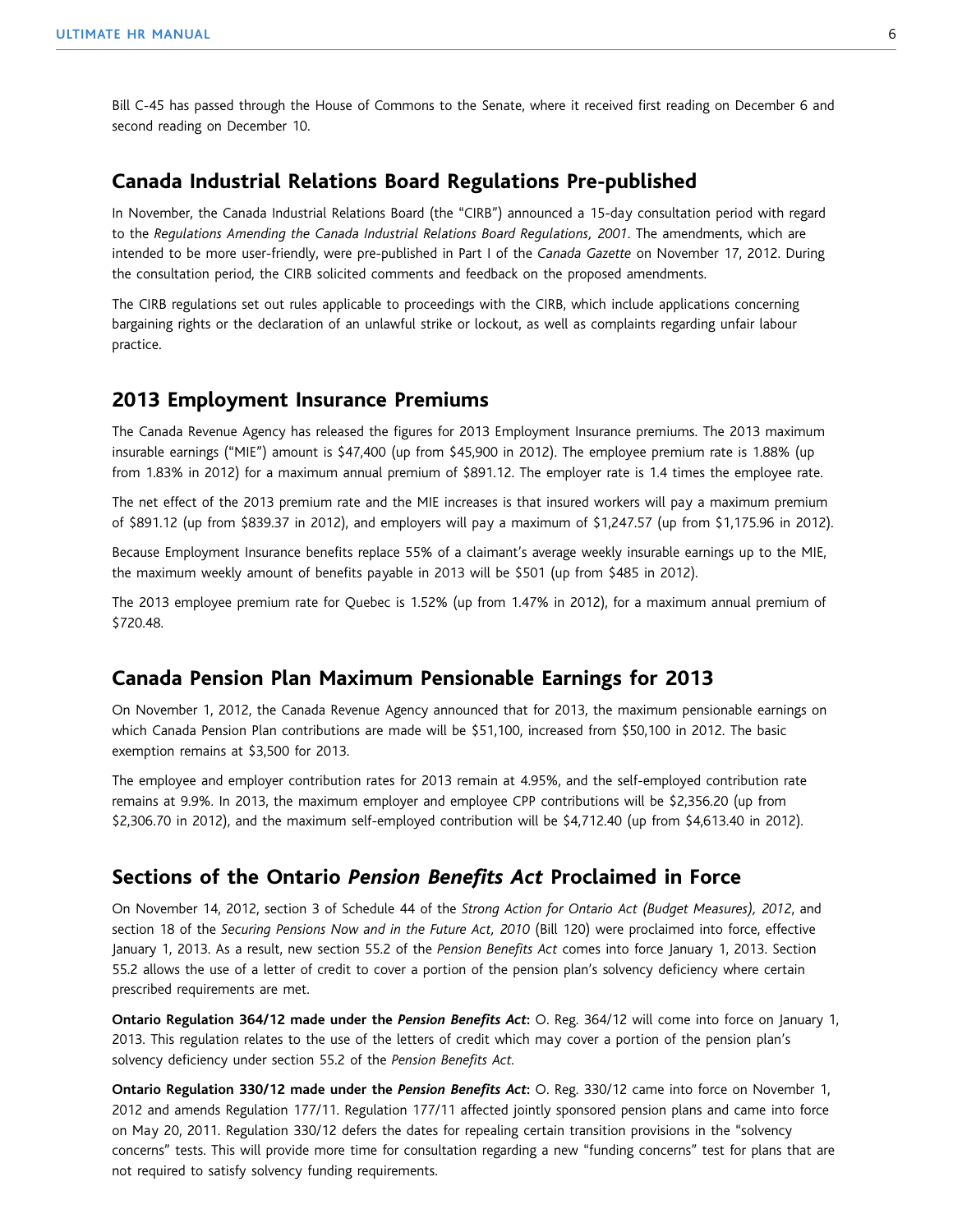### **ON THE CASE**

#### **Employee's Upcoming Medical Leave Was a Factor In His Termination**

#### Human Rights Tribunal of Ontario, July 26, 2012

Pritchard worked with the Commissionaires as a director. He was diagnosed with severe arthritis, and informed his employer that he would be having hip replacement surgery, which would require 8 to 12 weeks off work. Pritchard proposed that his time off be funded by 23 days of accumulated sick time, two weeks of accumulated vacation, and an advance of his annual vacation time. Less than a week before his scheduled surgery, Pritchard was informed that he was being terminated as a result of restructuring. He brought a human rights complaint, alleging that he was discriminated against on the basis of his physical disability.

The complaint was allowed. Pritchard's severe arthritis meant that he was required to have hip replacement surgery, which required time off work of approximately 2.5 months. This constituted a disability. The decision to terminate Pritchard's employment, and the communication of that decision to him, was made very quickly, and his employment was terminated very soon before his scheduled hip replacement surgery. There was sufficient evidence to infer, on a balance of probabilities, that his pending time off work for surgery was a factor in the decision to terminate his employment. Therefore, he was discriminated against. Pritchard was not awarded damages for lost income, since he was given three months' severance at the time of termination, and he fully mitigated any losses with respect to income by starting new employment within three months of his termination. He was awarded \$10,000 for injury to dignity, feelings, and self-respect.

*Pritchard v. Commissionaires Great Lakes*, 2012 CLLC ¶230-029

#### **Employer Was Required To Explore the Possibility of Accommodating Employee's Elder Care Responsibilities**

#### Human Rights Tribunal of Ontario, August 17, 2012

Devaney worked for ZRV Holdings Limited ("ZRV") as an architect, and was assigned as the main architect on the Trump International Hotel and Tower project. Devaney was also responsible for taking care of his mother, who suffered from both osteoarthritis and osteoporosis. While Devaney was working on the Trump project, his mother's health deteriorated. Devaney's caregiving responsibilities increased, and his mother was eventually placed in a long-term care facility. ZRV was concerned about the amount of time Devaney spent away from the office, and gave him both written and verbal warnings indicating that attendance at the office during working hours was required, except for business-related meetings outside of the office. Eventually, ZRV terminated Devaney for cause, namely his poor attendance record, and provided him with 34 weeks' salary and eight weeks' benefits. Devaney was offered employment on a contractual basis, where he would be paid only for the hours he was in attendance at the office; however, he declined and accepted an offer working directly for the Trump project. Devaney brought a human rights complaint, alleging discrimination on the basis of family status.

The human rights complaint was allowed. Devaney's regular absenteeism from the office was required due to family circumstances that involved caring for his mother. His family care requirements were a significant factor in ZRV's decision to ultimately terminate Devaney's employment. Requiring attendance at the office during normal working hours had an adverse impact on Devaney, given his responsibilities to his mother. Furthermore, Devaney's employment was terminated based on a significant number of absences, the majority of which were required due to his caring for his mother. Therefore, Devaney had made out a *prima facie* case of discrimination on the basis of family status. Despite the fact that ZRV was aware that Devaney had elder care responsibilities affecting his attendance, it continued to insist that he attend work during normal working hours, rather than looking for information relating to his care requirements. ZRV had a duty to consider and explore the possibilities of accommodating Devaney's needs related to his elder care responsibilities. There was not sufficient evidence that accommodating Devaney would have resulted in undue hardship, nor that the absences may have caused some problems for his co-workers or affected morale. Devaney was awarded \$15,000 for injury to dignity, feelings, and self-respect.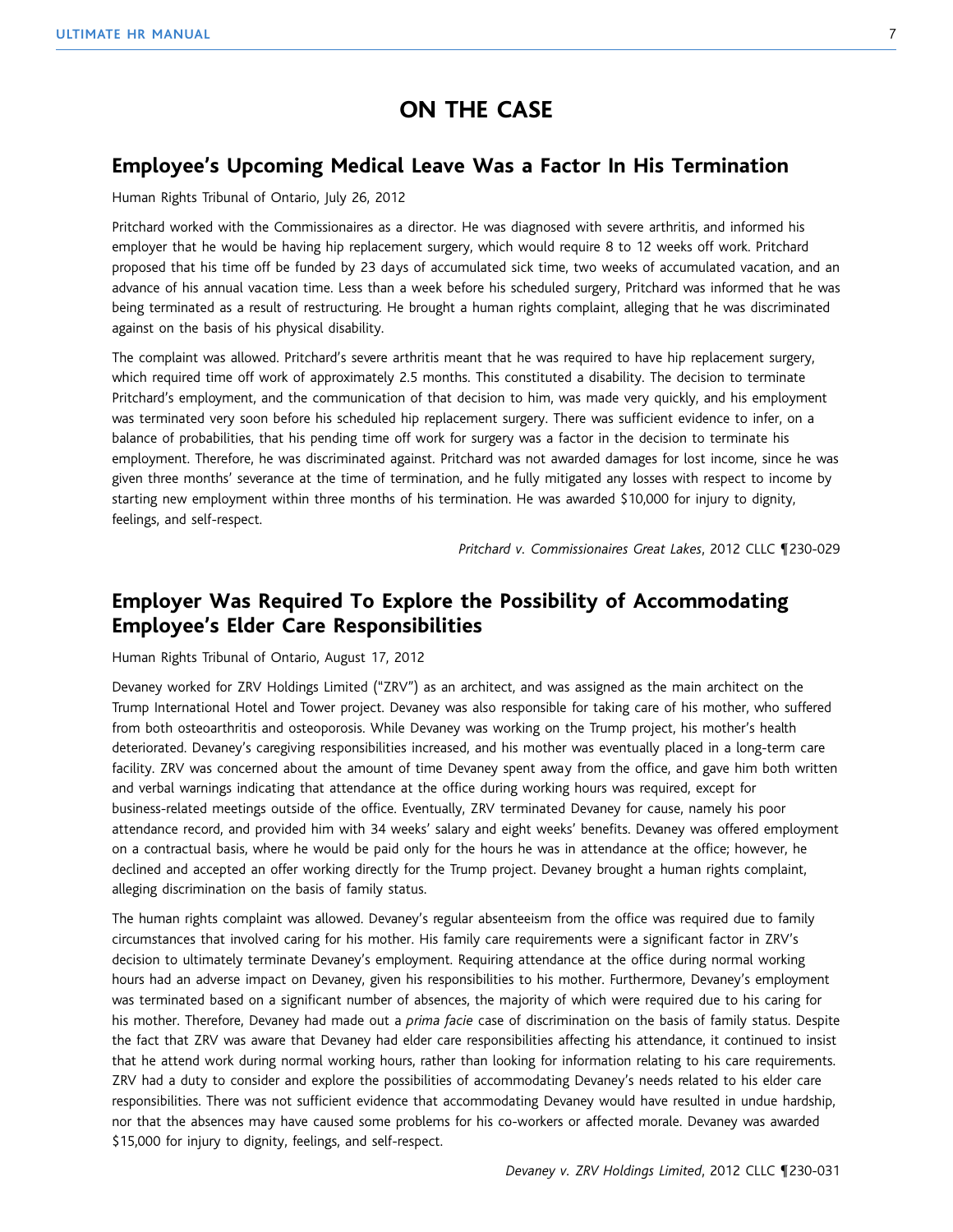#### **Competitive Disadvantage Not a Reason for Suspending Ergonomist's Order**

Ontario Labour Relations Board, August 10, 2012

The applicant Steam Whistle Brewing sought the suspension of compliance orders issued by a Ministry of Labour ergonomist. The ergonomist accompanied a Steam Whistle Brewing driver on a delivery route and observed him unloading products, including lowering a 50 kilogram keg down a flight of stairs, walking backwards, and partially supporting the keg with his thighs. Consequently, the ergonomist issued a number of compliance orders to Steam Whistle Brewing. Steam Whistle Brewing argued, among other things, that the compliance orders would put it at a competitive disadvantage compared with other craft breweries that were not subject to similar compliance orders.

The application for a suspension of the orders was dismissed. The Ontario Labour Relations Board (the "OLRB") rejected Steam Whistle Brewing's argument that the ergonomist's order should be suspended because of competitive disadvantage. In reaching that decision, the OLRB stated that the question of competitive disadvantage ought not to be a factor in assessing prejudice for the purpose of a suspension request. In almost every situation in which an inspector makes an order under the *Occupational Health and Safety Act*, the recipient of that order will be in a position to assert that one of its competitors is now more advantaged than it is, and therefore has the benefit of a competitive advantage. Accordingly, if competitive disadvantage were to be a significant factor in a suspension request application, every order made by an inspector would be subject to suspension as a matter of course. In any event, it had not been asserted by Steam Whistle Brewing that the cost of complying with the orders was so significant that it would make a meaningful difference in its ability to compete with its competitors. As such, the OLRB concluded that a refusal to suspend the orders would not have a meaningful negative effect upon Steam Whistle Brewing. However, suspending the orders could have a significant negative effect upon the health and safety of the delivery drivers employed by Steam Whistle Brewing.

*Johnson v. Steam Whistle Brewing*, 2012 CSHG ¶95,862

#### **Unions and Their Members Were Not Providing Services to Group Home Residents or Assisting With Occupancy of Accommodation When Picketing During Strike**

Human Rights Tribunal of Ontario, July 16, 2012

Kacan and Yuill were people with intellectual disabilities who resided in group homes operated by their local Community Living organizations. The unions were bargaining agents for employees of those organizations whose jobs were to support residents with intellectual disabilities. Both OPSEU and CUPE engaged in legal picketing at the group homes where Kacan and Yuill resided during legal strikes. The picketing was distressing for Kacan and Yuill, especially given the nature of their disabilities. Kacan and Yuill brought a human rights complaint alleging that picketing constituted discrimination with respect to services, and with respect to occupancy of accommodation. A summary hearing was held to determine whether the applications should proceed.

The applications were dismissed on the basis that they had no reasonable prospect of success. The claim that the applications fell within the social areas of occupancy of accommodation and services depended on the theory that the unions and their members had special obligations to the claimants while on strike because they supported the claimants when they were not on strike. When picketing and on strike, the unions and their members were not acting as service providers or assisting with the occupancy of accommodation. They had expressly withdrawn their services, and were protesting the employer's failure to reach an agreement with them. They were not offering or providing something of benefit to another. In addition, the claim was against the unions as organizations. The unions had no role as service or accommodation providers at any time. The unions' roles were to represent their members in their workplace interests, not to serve clients of the homes. In addition, the freedom to peacefully picket and protest by a union who was not the service provider was at the core of the right to freedom of expression. The *Human Rights Code* was not intended to regulate the conduct at issue here, since the employees were acting as union members rather than service providers.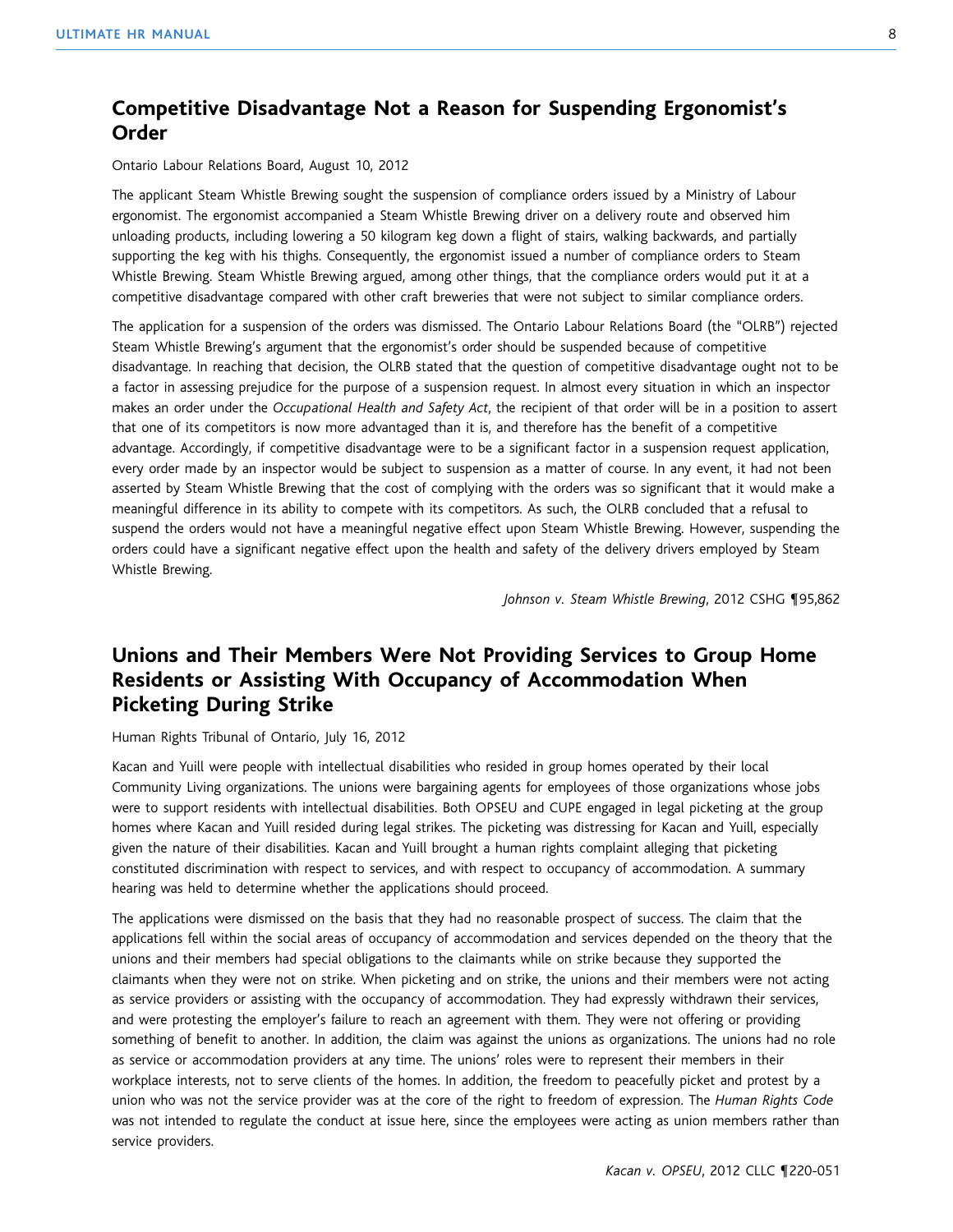#### **Employee's Disability Was Not a Factor in His Termination**

Human Rights Tribunal of Ontario, July 31, 2012

Hummel had a slip and fall accident in the parking lot of his workplace on February 3, 2010. He was laid off by Transport Training Centres of Canada Inc. ("Transport Training Centres") approximately two weeks later. The layoff was permanent. Transport Training Centres claimed that the decision to terminate Hummel was made in December 2009, and that the head injury Hummel sustained had no bearing on the decision to terminate him. Hummel received WSIB benefits from February 3, 2010 to September 17, 2011. Hummel's WSIB case worker told him that he was laid off by his employer two weeks after his injury was sustained. Hummel filed a complaint with the Ministry of Labour, and was awarded \$10,000, along with an additional eight weeks of pay in lieu of notice. Hummel also brought a human rights claim, alleging discrimination on the basis of physical disability.

The claim was dismissed. Hummel received WSIB benefits for nearly 18 months after his slip and fall accident and, therefore, he did have a disability at the time of his termination. However, his disability was not a factor in the decision to terminate his employment. Transport Training Centres made the decision to terminate Hummel in December 2009, a full month before the inury occurred, and the decision was based on legitimate business considerations. Transport Training Centres did not hire replacement employees, reassign responsibilities, or engage in general restructuring. Other employees were treated in the same way, and none of them were hired back or replaced by new employees. Therefore, the reason for Hummel's termination was non-discriminatory.

*Hummel v. Transport Training Centres of Canada*, 2012 CLLC ¶230-035

#### **CCH WORKDAY**

*— CCH Workday is an online HR news blog published by CCH Incorporated, United States, a Wolters Kluwer company.* © *2012 CCH Incorporated. All rights reserved.*

#### **More Organizations Shifting to Market-Based Pay Structures, WorldatWork Research Shows**

#### *Posted: November 14, 2012*

Every organization's success depends on attracting and retaining the critical talent needed to execute its business strategy. Companies use competitive pay to ensure they have the right talent when it needs it most. Pay structures, the foundation of administering base pay within organizations, have seen a notable shift in recent years. A new study by WorldatWork and Deloitte, "2012 Survey of Salary Structure Policies and Practices," found that market-based salary structures are the most prevalent type of pay structure in use today (64 percent). While traditional and broadband structures have been popular in the past, they are less common today (23 percent and 12 percent respectively).

"Compared to prior survey results we have seen an upward trend of organizations using market-based structures over traditional structures," said Kerry Chou, a Certified Compensation Professional (CCP) and practice leader for WorldatWork. "Market-based structures have struck a chord with organizations because they combine the more well-defined parameters of a traditional structure with the range spread flexibility of broad bands."

In addition, while most organizations keep salary structures, competitive positioning, and frequency of update consistent, variation by job function, job level, critical work force segment, and/or geography is not uncommon. Of note, 37 percent of the organizations surveyed use different types of structures by job level and 30 percent by geographic location.

"Variation in structures based on critical workforce segments, geography and job function is not surprising to us, as we see continuing focus by employers on balancing the need to attract and retain critical talent with a laser focus on cost and judicious spending of organizational funds," said Gregory Stoskopf, director, compensation strategies for Deloitte Consulting LLP.

Other key study findings include:

● Traditional structure range spreads appear to have increased over time and midpoint progressions have loosened.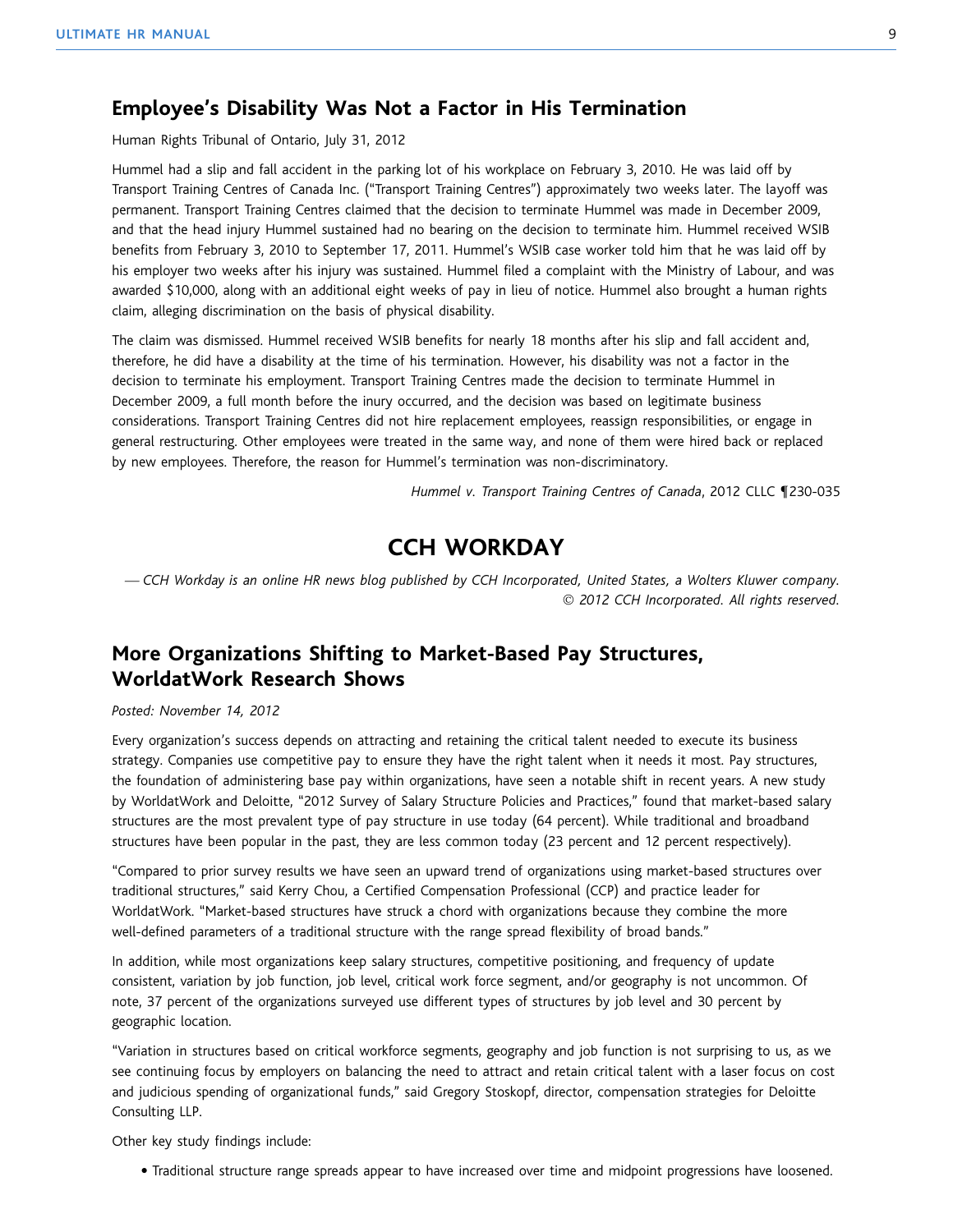- For market-based structures, broadbands and step structures, larger organizations tend to have wider ranges whereas smaller organizations have smaller ranges.
- Consulting, professional, scientific, and technical services appear to be the heaviest users of market-based ranges.
- Out of the 80 percent who responded that salary ranges are adjusted regularly in their organization, 70 percent do so annually while 12 percent adjust every two years.
- The most popular tool for salary structure design, administration, record, and communication were spreadsheet applications (e.g., Microsoft Excel). Other common tools for design, administration, and record were point solutions (e.g., tools specifically focused on salary structure management) and Enterprise Systems (e.g., Oracle, PeopleSoft, SAP).

*Source: WorldatWork:* www.worldatwork.org.

#### **DID YOU KNOW . . .**

#### **. . . That According to A Survey of American Workers, Lying at Work Is Common?**

In a national survey of more than 1,200 American workers, SUCCESS magazine has found that lying in the workplace is as common as a cold. A series of questions about lying at the office was posed to an array of professionals, who were asked not just about their own fibs but about those told by people they knew. This method helped to shed light on the bigger picture, since people tend not to recognize their own dishonesty or can't bear to admit that they too may act unethically from time to time.

The survey revealed:

- Overall, men are more likely than women to lie in the workplace.
- A third of Americans have faked being sick when they just wanted a day off (and 62 per cent know "someone" who has done so).
- More respondents of all stripes (60 per cent) admitted to telling white lies to defuse workplace tension than any other sort of fibs.
- A shocking 14 per cent of workers know someone who has switched their urine sample in order to pass a drug test.
- Workers in the highest income brackets are twice as likely to shift blame for a crisis than their subordinates are — as well as to raid the office supply closet for paperclips and pens they then bring home.

*Source: SUCCESS;* www.success.com*.*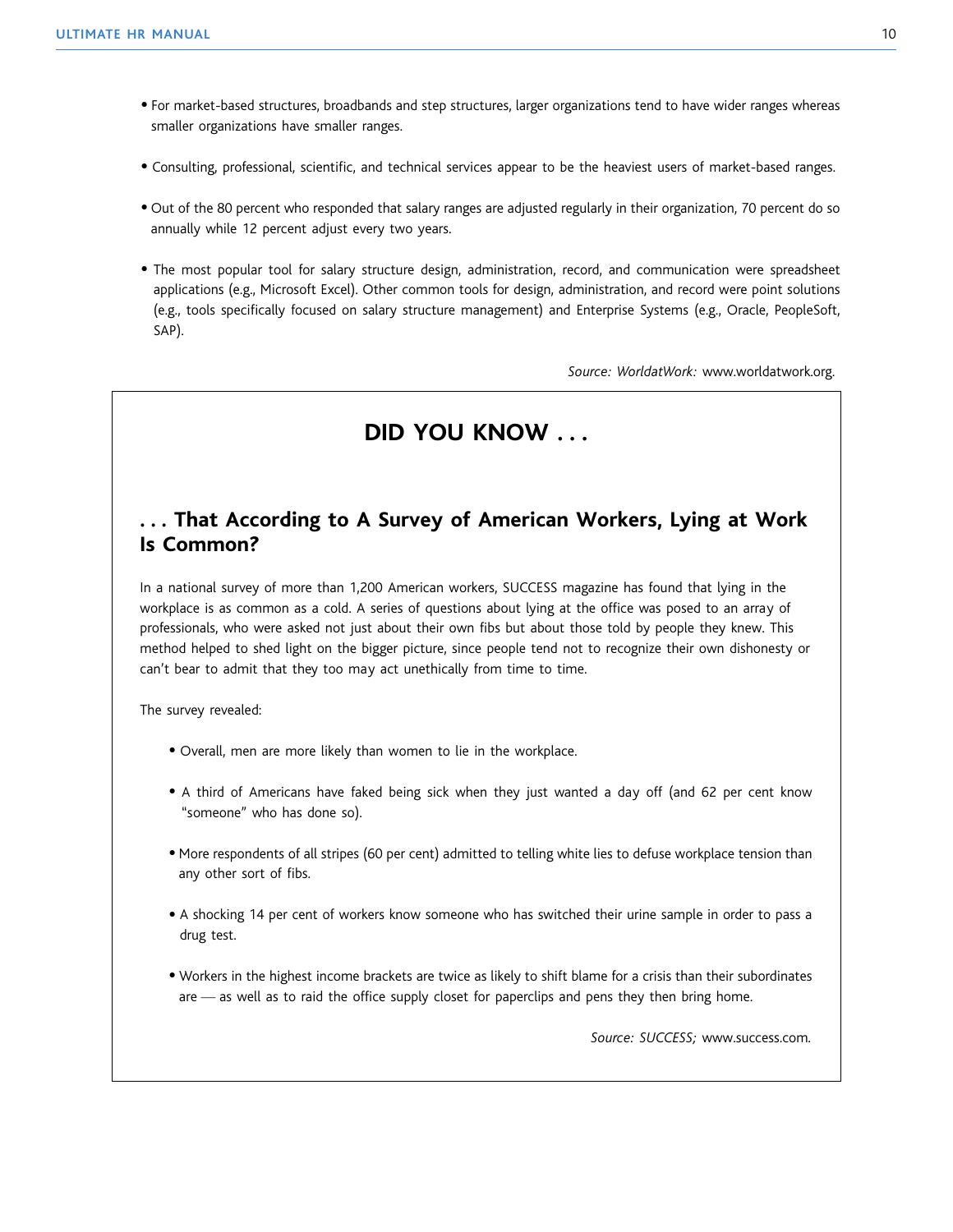### Morneau Shepell Handbook of Canadian Pension and Benefit Plans, 15th Edition

The Morneau Shepell Handbook of Canadian Pension and Benefit Plans, 15th Edition is an indispensable tool for understanding the essential elements of Canadian public and private pension and benefit plans, their legal and regulatory framework and their administrative requirements. Updated and developed by Morneau Shepell professionals, this insightful book takes you through comprehensive coverage as well as detailed explanations of retirement savings and deferred compensation arrangements; employee pensions and benefits; post-retirement options; and emerging issues.

#### Chapters include information on:

- Employer Pension Plans
- Government Pension Programs, including Workers' Compensation and Employment Insurance
- Financial Management of Pension Plans
- Pension Fund Investment Management
- Pension Standards Legislation and Case Law
- Taxation of Retirement Savings
- Multi-Employer Pension Plans
- Winding Up a Pension Plan
- Governance of Retirement, Savings and Other Benefit Plans
- Communicating Benefits and Retirement Savings Plans
- Extended Health and Dental Care Plans
- Group Life and Accident Insurance
- Employee Assistance Plans
- Workplace Health Management
- Post-Retirement and Post-Employment Benefits
- Retirement Planning
- Emerging Trends
- ... and much more.



### **Save \$20** order now

(valid before December 28, 2012)

(use promo code: CC121003)

Item No. 4B55 Price: \$149.00 Available November 2012



- 1. Call 1-800-268-4522
- 2. Fax 1-800-461-4131
- 3. Email cservice@cch.ca
- 4. Online www.cch.ca